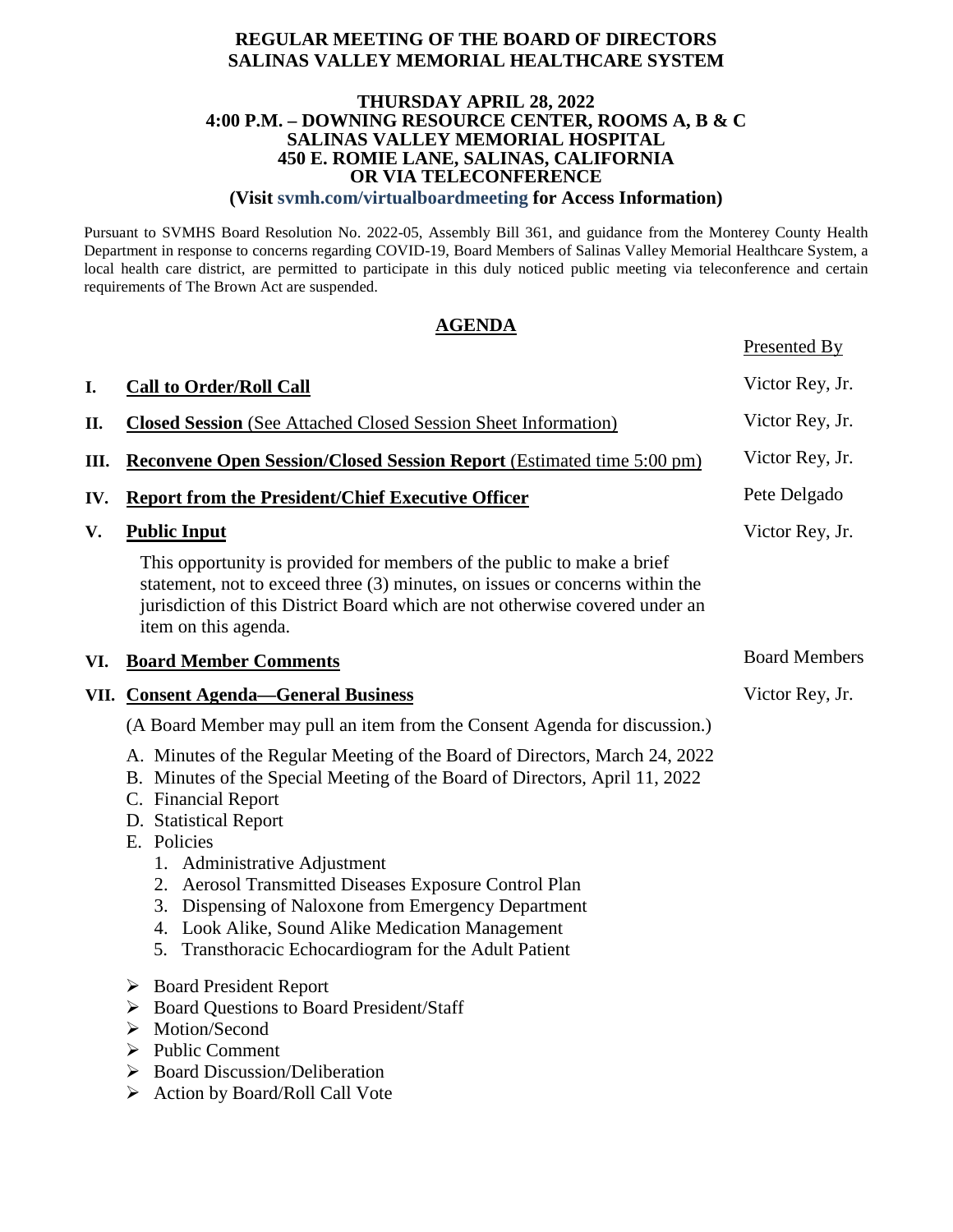# **VIII. Reports on Standing and Special Committees**

| A. |                                                                                                                                                                                         | <b>Quality and Efficient Practices Committee</b><br>Minutes from the April 25, 2022 Quality and Efficient Practices<br>Committee Meeting have been provided to the Board. Additional<br>Report from Committee Chair, if any.                                    | Juan Cabrera          |
|----|-----------------------------------------------------------------------------------------------------------------------------------------------------------------------------------------|-----------------------------------------------------------------------------------------------------------------------------------------------------------------------------------------------------------------------------------------------------------------|-----------------------|
| B. | <b>Finance Committee</b><br>Minutes from the April 25, 2022 Finance Committee Meeting have<br>been provided to the Board. The following recommendations have<br>been made to the Board. |                                                                                                                                                                                                                                                                 | <b>Richard Turner</b> |
|    |                                                                                                                                                                                         | 1. Recommend Board Approval Contract Amendment for HOK to<br>Prepare Bridging Documents for SVMHS Master Plan's Surgery<br>Suite Addition/Relocation.                                                                                                           |                       |
|    |                                                                                                                                                                                         | $\triangleright$ Committee Chair Report<br>> Board Questions to Committee Chair/Staff<br>$\triangleright$ Motion/Second<br>$\triangleright$ Public Comment<br>$\triangleright$ Board Discussion/Deliberation<br>> Action by Board/Roll Call Vote                |                       |
|    | 2.                                                                                                                                                                                      | Recommend Board Approval of Purchase Agreement for Pure<br>Storage from CDW-G as a GPO Purchase                                                                                                                                                                 |                       |
|    |                                                                                                                                                                                         | $\triangleright$ Committee Chair Report<br>> Board Questions to Committee Chair/Staff<br>> Motion/Second<br>$\triangleright$ Public Comment<br>$\triangleright$ Board Discussion/Deliberation<br>$\triangleright$ Action by Board/Roll Call Vote                |                       |
|    | 3.                                                                                                                                                                                      | Recommend Board Approval of the Contract with BrandActive<br>for SVMHS Rebranding Implementation                                                                                                                                                                |                       |
|    |                                                                                                                                                                                         | $\triangleright$ Committee Chair Report<br>> Board Questions to Committee Chair/Staff<br>Motion/Second<br>$\triangleright$ Public Comment<br>$\triangleright$ Board Discussion/Deliberation<br>> Action by Board/Roll Call Vote                                 |                       |
|    | 4.                                                                                                                                                                                      | Recommend Board Approval of the contract with Sharecare for<br>the SVMHS Digital Employee Wellness Platform                                                                                                                                                     |                       |
|    |                                                                                                                                                                                         | $\triangleright$ Committee Chair Report<br>> Board Questions to Committee Chair/Staff<br>$\triangleright$ Motion/Second<br>$\triangleright$ Public Comment<br>$\triangleright$ Board Discussion/Deliberation<br>$\triangleright$ Action by Board/Roll Call Vote |                       |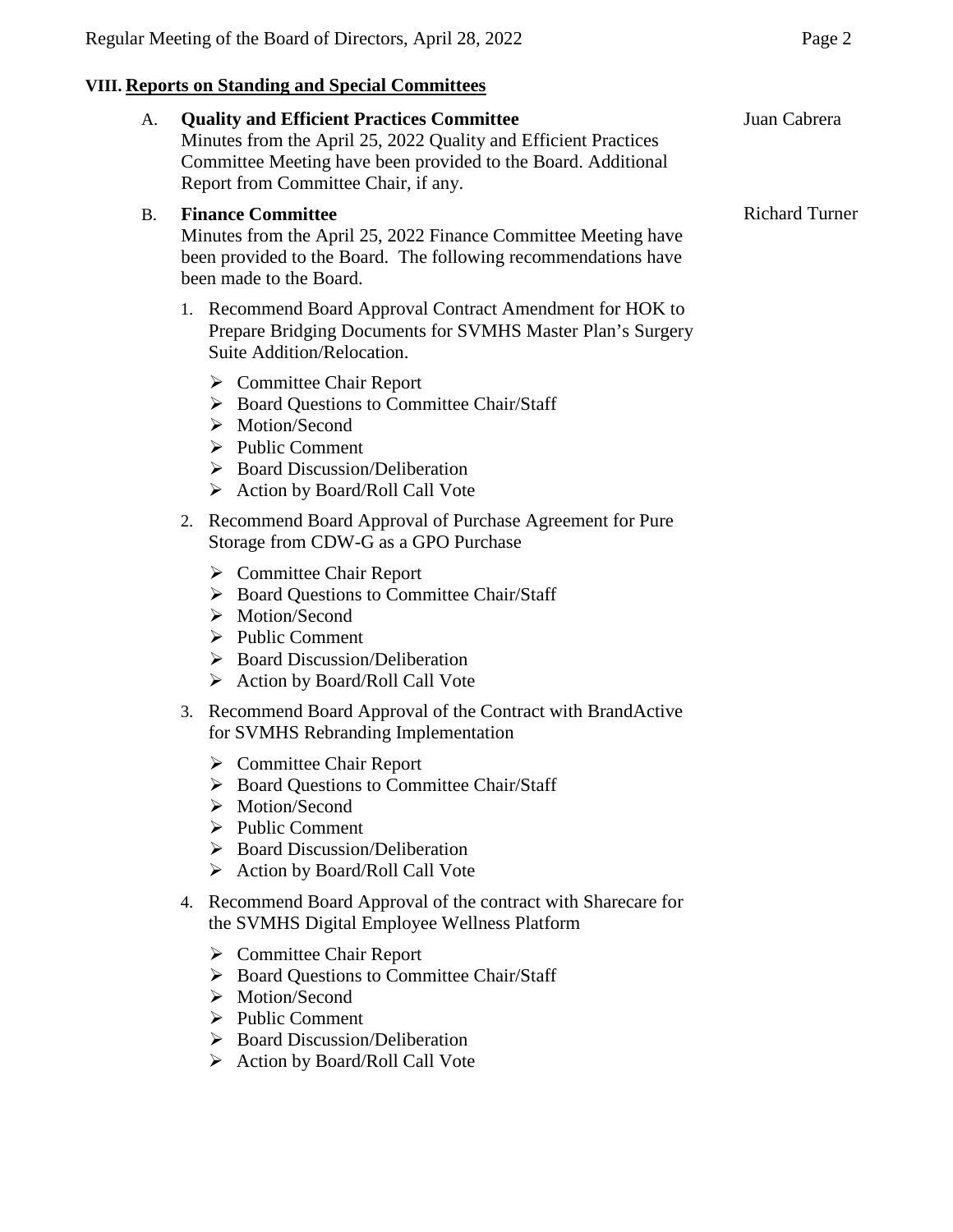- 5. Recommend Board Approval of the Educational Services Agreement with Cope Health Solutions
	- Committee Chair Report
	- ▶ Board Questions to Committee Chair/Staff
	- > Motion/Second
	- $\triangleright$  Public Comment
	- $\triangleright$  Board Discussion/Deliberation
	- $\triangleright$  Action by Board/Roll Call Vote

## C. **Personnel, Pension and Investment Committee**

Minutes from the April 26, 2022 Personnel, Pension and Investment Committee Meeting have been provided to the Board. The following recommendation has been made to the Board.

- 1. Recommend Board Approval of (i) the Findings Supporting Recruitment of Maija Swanson, MD (ii) the Contract Terms for Dr. Swanson's Recruitment Agreement, and (iii) the Contract Terms for Dr. Swanson's Family Medicine Professional Services Agreement
	- > Staff Report
	- $\triangleright$  Committee Questions to Staff
	- > Motion/Second
	- $\triangleright$  Public Comment
	- $\triangleright$  Committee Discussion/Deliberation
	- $\triangleright$  Action by Committee/Roll Call Vote
- 2. Consider Recommendation for Board Approval of (i) the Contract Terms and Conditions for the Hospitalist Professional Services Agreement for Carolina Zanevchic, MD and (ii) the Contract Terms and Conditions for Dr. Zanevchic's COVID-19 Physician Loan Agreement
	- $\triangleright$  Staff Report
	- $\triangleright$  Committee Questions to Staff
	- > Motion/Second
	- $\triangleright$  Public Comment
	- $\triangleright$  Committee Discussion/Deliberation
	- $\triangleright$  Action by Committee/Roll Call Vote

## D. **Transformation, Strategic Planning and Governance Committee**

Minutes from the April 27, 2022 Community Advocacy Committee Meeting have been provided to the Board. Additional Report from Committee Chair, if any.

Joel Hernandez Laguna

Regina M. Gage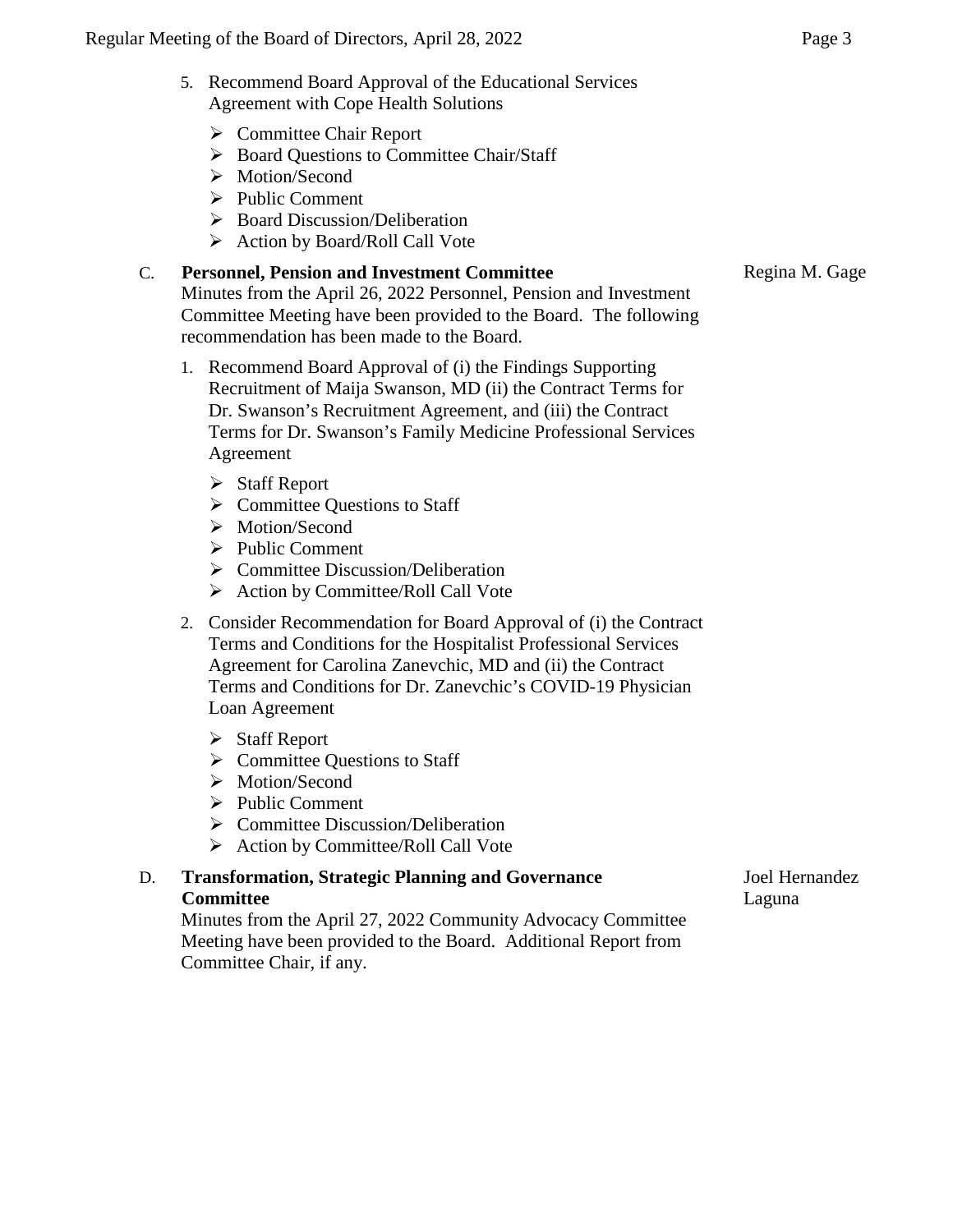- $\triangleright$  Report by District Legal Counsel
- ▶ Board Questions to District Legal Counsel/Staff
- > Motion/Second
- $\triangleright$  Public Comment
- $\triangleright$  Board Discussion/Deliberation
- Action by Board/Roll Call Vote

#### **X. Report on Behalf of the Medical Executive Committee (MEC) Meeting of April 14, 2022, and Recommendations for Board Approval of the following:** Theodore Kaczmar, Jr., M.D.

- A. From the Credentials Committee:
	- 1. Credentials Committee Report
	- 2. Interdisciplinary Practice Committee Report
- B. Policies/Plans:
	- 1. 2022 Risk Management Plan
	- 2. Andexanet alfa (Andexxa) Policy
	- 3. Electrocardiogram Nursing Standardized Procedure Emergency Department
- $\triangleright$  Board Questions to Chief of Staff
- $\triangleright$  Motion/Second
- $\triangleright$  Public Comment
- $\triangleright$  Board Discussion/Deliberation
- $\triangleright$  Action by Board/Roll Call Vote
- **XI. Extended Closed Session** (if necessary)

(See Attached Closed Session Sheet Information)

## **XII. Adjournment** – The next Regular Meeting of the Board of Directors is scheduled for **Thursday, May 26, 2022, at 4:00 p.m.**

The complete Board packet including subsequently distributed materials and presentations is available at the Board Meeting and in the Human Resources Department of the District. All items appearing on the agenda are subject to action by the Board. Staff and Committee recommendations are subject to change by the Board.

Requests for a disability related modification or accommodation, including auxiliary aids or services, in order to attend or participate in a meeting should be made to the Executive Assistant during regular business hours at 831-755-0741. Notification received 48 hours before the meeting will enable the District to make reasonable accommodations.

Victor Rey, Jr.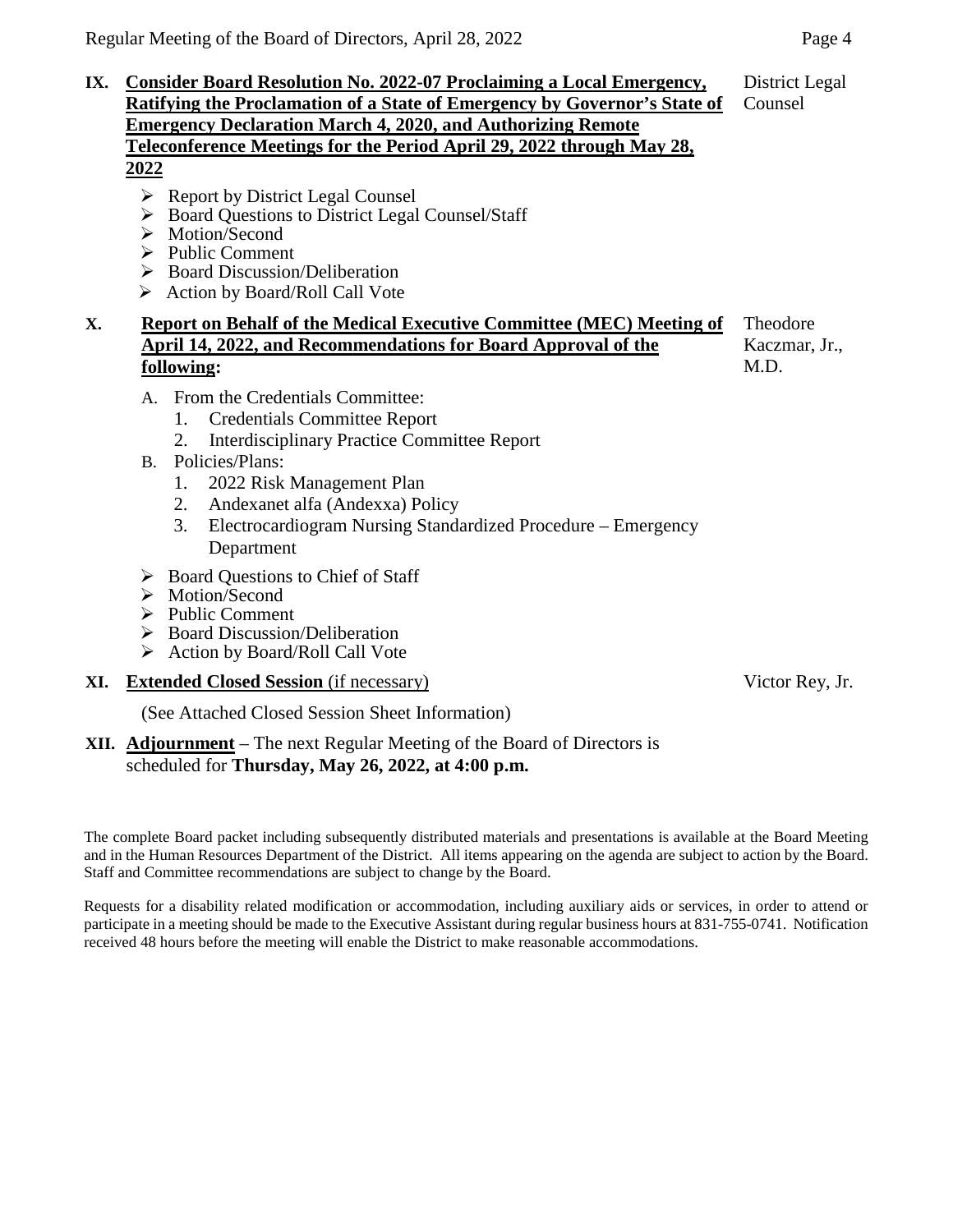# **SALINAS VALLEY MEMORIAL HEALTHCARE SYSTEM BOARD OF DIRECTORS AGENDA FOR CLOSED SESSION**

Pursuant to California Government Code Section 54954.2 and 54954.5, the board agenda may describe closed session agenda items as provided below. No legislative body or elected official shall be in violation of Section 54954.2 or 54956 if the closed session items are described in substantial compliance with Section 54954.5 of the Government Code.

# **CLOSED SESSION AGENDA ITEMS**

# **[ ] LICENSE/PERMIT DETERMINATION**

(Government Code §54956.7)

**Applicant(s)**: (Specify number of applicants)

# **[ ] CONFERENCE WITH REAL PROPERTY NEGOTIATORS**

(Government Code §54956.8)

**Property:** (Specify street address, or if no street address, the parcel number or other unique reference, of the real property under negotiation):

**Agency negotiator:** (Specify names of negotiators attending the closed session): **Negotiating parties**: (Specify name of party (not agent):

**Under negotiation:** (Specify whether instruction to negotiator will concern price, terms of payment, or both):

# **[ ] CONFERENCE WITH LEGAL COUNSEL-EXISTING LITIGATION**

(Government Code  $$54956.9(d)(1))$ )

**Name of case:** (Specify by reference to claimant's name, names of parties, case or claim numbers):

, or

**Case name unspecified:** (Specify whether disclosure would jeopardize service of process or existing settlement negotiations):

# **[ ] CONFERENCE WITH LEGAL COUNSEL-ANTICIPATED LITIGATION** (Government Code §54956.9)

Significant exposure to litigation pursuant to Section 54956.9(d)(2) or (3) (Number of potential cases):

Additional information required pursuant to Section 54956.9(e):

Initiation of litigation pursuant to Section 54956.9(d)(4) (Number of potential cases):

# **[ ] LIABILITY CLAIMS**

(Government Code §54956.95)

**Claimant:** (Specify name unless unspecified pursuant to Section 54961): **Agency claimed against**: (Specify name):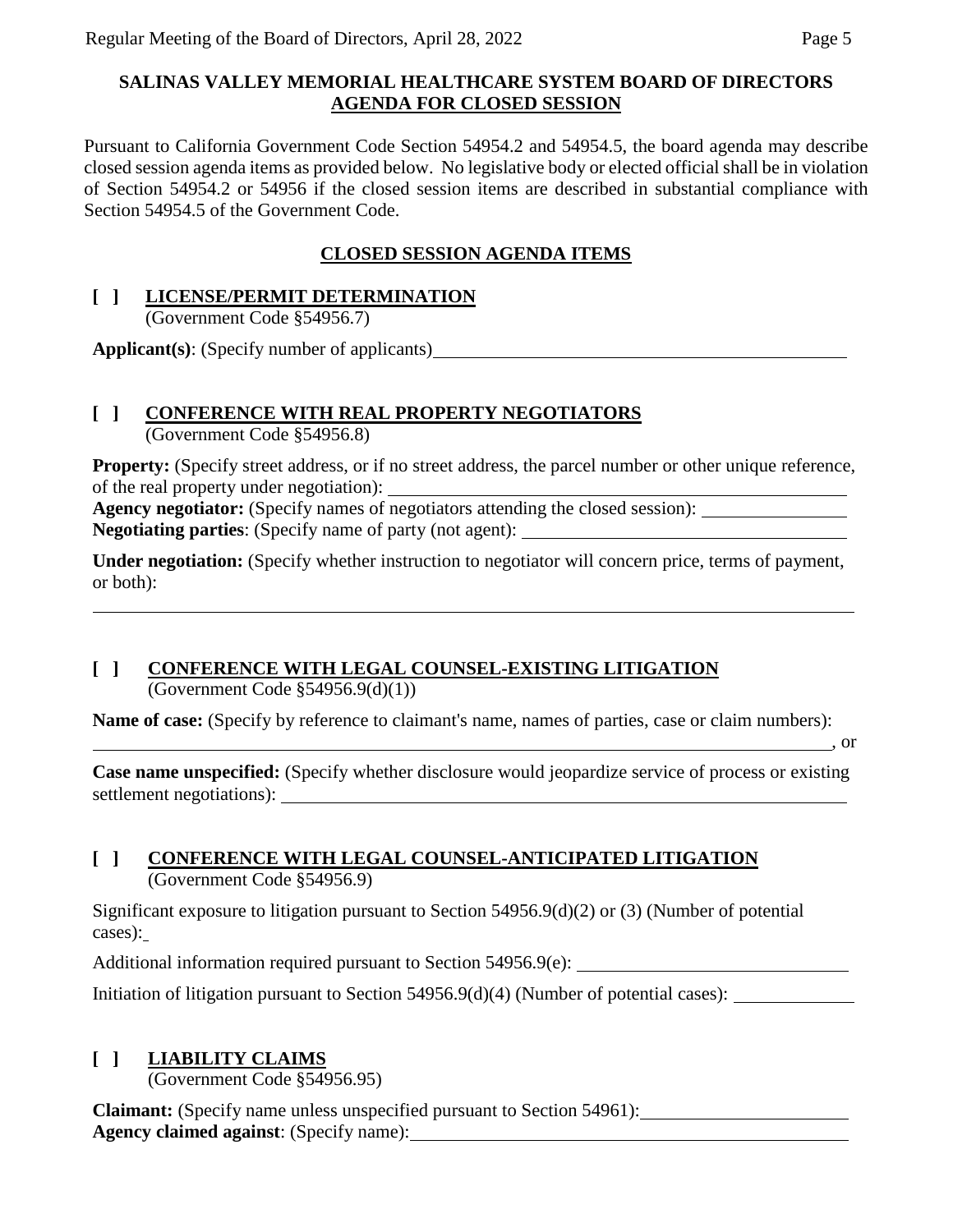## **[ ] THREAT TO PUBLIC SERVICES OR FACILITIES** (Government Code §54957)

**Consultation with**: (Specify name of law enforcement agency and title of officer):

# **[ ] PUBLIC EMPLOYEE APPOINTMENT**

(Government Code §54957)

**Title**: (Specify description of position to be filled):

# **[ ] PUBLIC EMPLOYMENT**

(Government Code §54957)

**Title**: (Specify description of position to be filled):

# **[ ] PUBLIC EMPLOYEE PERFORMANCE EVALUATION**

(Government Code §54957)

**Title**: (Specify position title of employee being reviewed):

# **[ ] PUBLIC EMPLOYEE DISCIPLINE/DISMISSAL/RELEASE**

(Government Code §54957)

(No additional information is required in connection with a closed session to consider discipline, dismissal, or release of a public employee. Discipline includes potential reduction of compensation.)

# **[ ] CONFERENCE WITH LABOR NEGOTIATOR**

(Government Code §54957.6)

**Agency designated representative:** (Specify name of designated representatives attending the closed session): Pete Delgado

**Employee organization**: (Specify name of organization representing employee or employees in question): https://www.facebook.com/discoversity/com/discoversity/com/discoversity/com/discoversity/com/discoversity/com/discoversity/com/discoversity/com/discoversity/com/discoversity/com/discoversity/com/discoversity/com

**Unrepresented employee**: (Specify position title of unrepresented employee who is the subject of the negotiations):

# **[ ] CASE REVIEW/PLANNING**

(Government Code §54957.8)

(No additional information is required to consider case review or planning.)

## **[X] REPORT INVOLVING TRADE SECRET**

(Government Code §37606 & Health and Safety Code § 32106)

Discussion will concern: (Specify whether discussion will concern proposed new service, program, or facility): Trade Secret, Strategic Planning, Proposed New Programs and Services